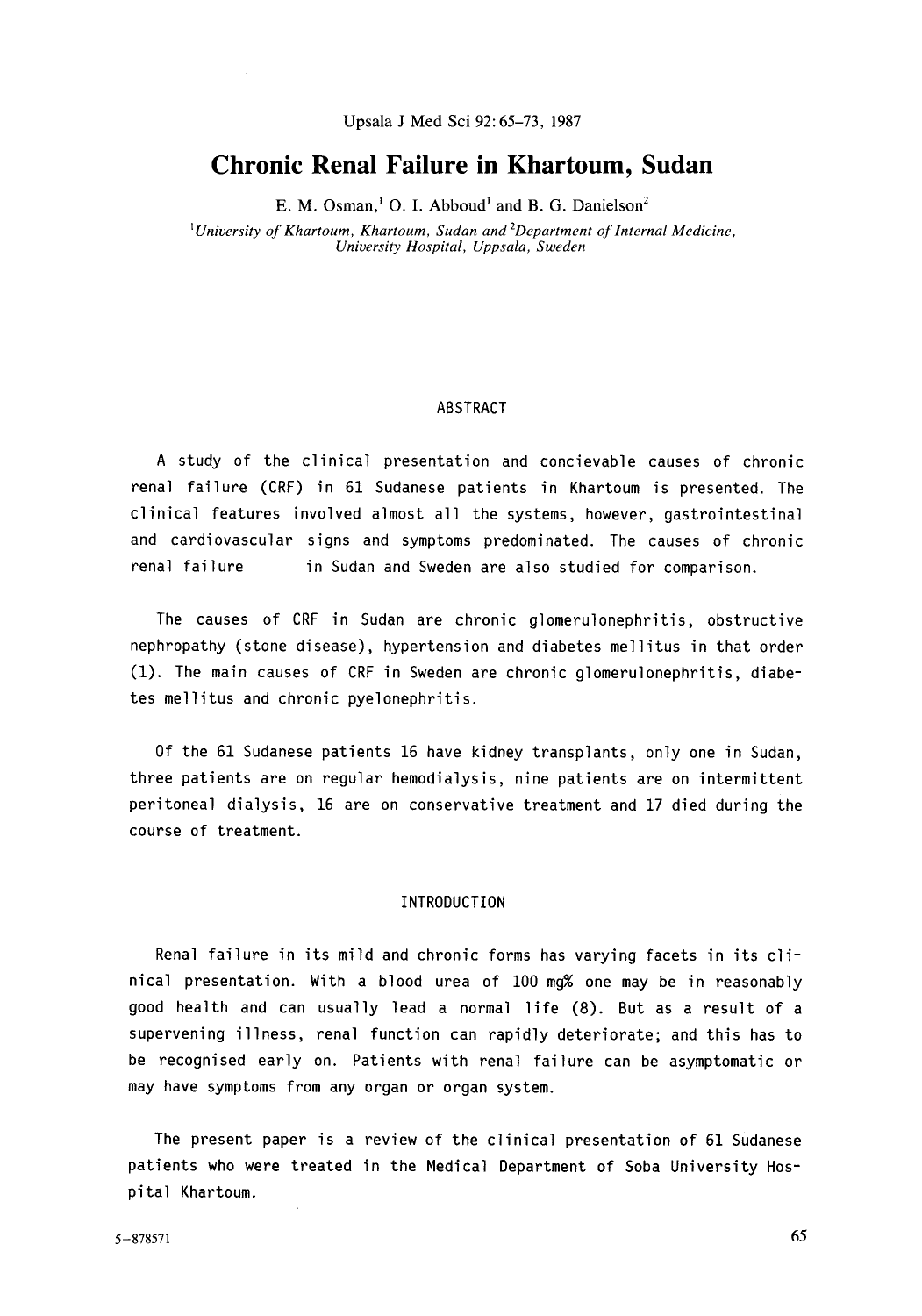A comparison of the causes of CRF in Sudan and Sweden is also presented.

#### MATERIALS AND METHODS

Over a period of two years, Jan 1984 - Feb 1986, 61 Sudanese patients of Afro-Arab origin, aged between 15 and 75 years (mean 40.1 years) were studied. There were 38 men and **23** women. The majority of the patients were inpatients.

Most of these patients were referred from other hospitals in the country as our hospital is one of the main referrence centres in the country, which has one million square miles surface area and a population of 22 million people.

The hospital has no casualty ward so most patients came to the out-patient clinics or received in the main casualty ward in Khartoum Hospital in the city centre. The criteria for inclusion in this study was the finding of a persistently raised blood urea and creatinine, supported by the finding of small kidneys on X-rays or ultrasonography.

The creatinine clearance was inferred from the serum creatinine concentration (4).

Hypertension is defined as a blood pressure (BP) of >160/90 mm Hg. Malignant hypertension is diagnosed when the diastolic **BP** is >130 mm Hg or the patient had papilloedema.

The data concerning causes of CRF in Sweden was obtained from yearly statistics, from the Swedish Nephrological Society, 1984.

#### RESULTS

Figure 1 shows the sex distribution and age incidence. Males outnumbered females and the peak of incidence of age occurred between 30 and 40 years.

Tables 1 and 2 give a summary of the observations. The commonest modes of presentation (see Table **1)** were: fatigue, anorexia, nausea and vomitting; ankle swelling, breathlessness, puffiness of the face, cough and insomnia in that order.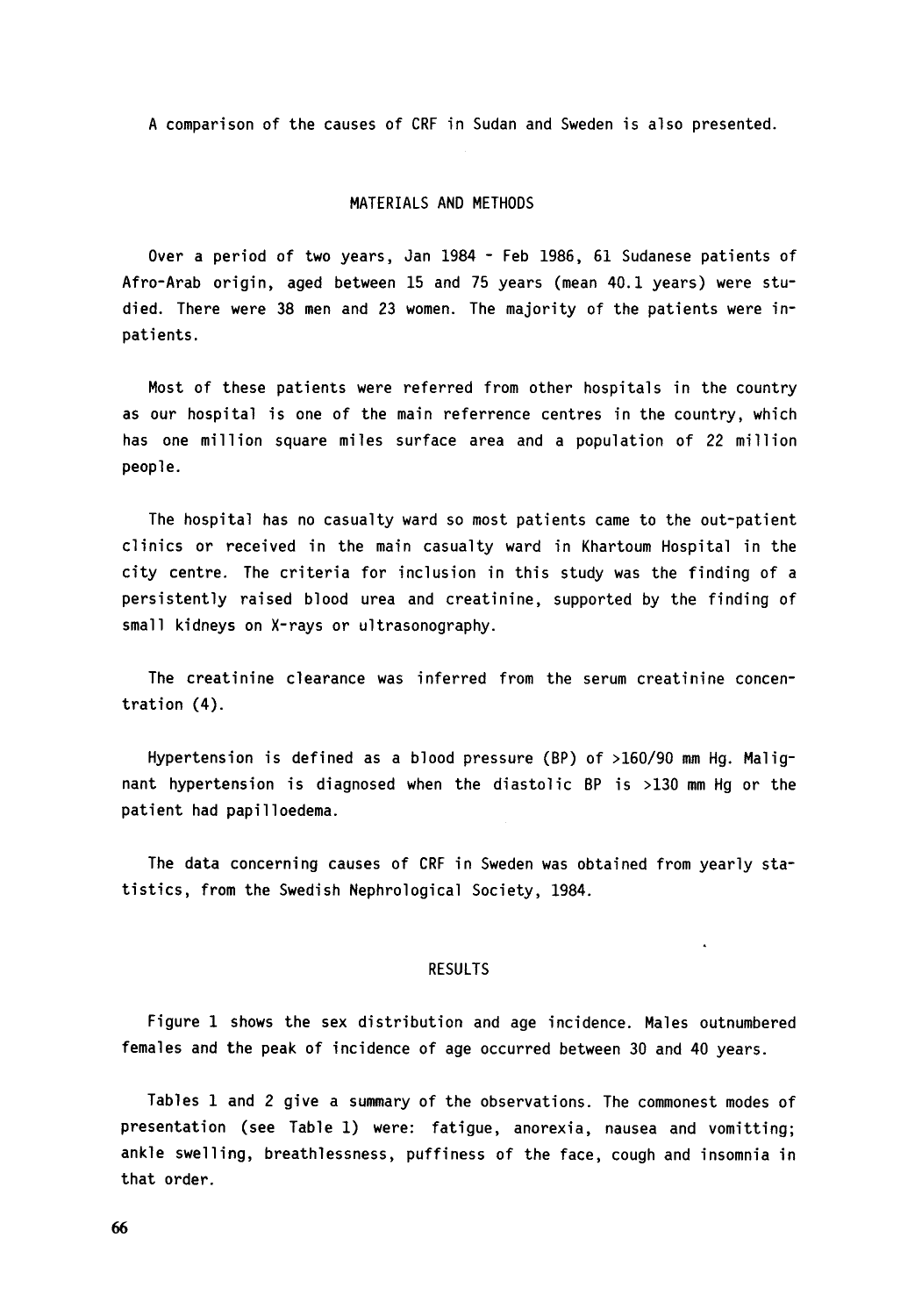In this series **17** died out of the **61** patients during the course of treatment. No post mortem was done for reasons out of hand. The mortality was **28%,**  far less than in series studied before **(3).** 

. During follow-up (some patients were not offered immediate dialysis because of lack of vacancies) gastrointestinal symptoms predominate (Table **2).** 





Table **1.**  Main complaints at the time of presentation in order of frequency.

| Complaints       |                                               | No of patients | Percentage    |  |
|------------------|-----------------------------------------------|----------------|---------------|--|
| 1                | Fatique                                       | 51             | 82            |  |
| $\boldsymbol{2}$ | Anorexia, nausea, vomitting                   | 46             | 75            |  |
| $\mathbf{3}$     | Ankle swelling                                | 33             | 52            |  |
| 4                | <b>Breathlessness</b>                         | 30             | 49            |  |
| 5                | Puffiness of the face                         | 23             | 36            |  |
| 6                | Cough                                         | 20             | 32            |  |
| 7                | Insomnia                                      | 19             | 31            |  |
| 8                | Itching                                       | 18             | 29            |  |
| 9                | Chest pain                                    | 13             | 21            |  |
| 10               | Diarrhoea                                     | 9              | 15            |  |
| 11               | Parasthesia, hot sensations in feet and hands | 9              | 15            |  |
| 12               | Epistaxis                                     | 5              | 8             |  |
| 13               | <b>Bad vision</b>                             | 5              | $\frac{8}{5}$ |  |
| 14               | Pain in the joints                            | 3              |               |  |
| 15               | Headache                                      | 3              | 5             |  |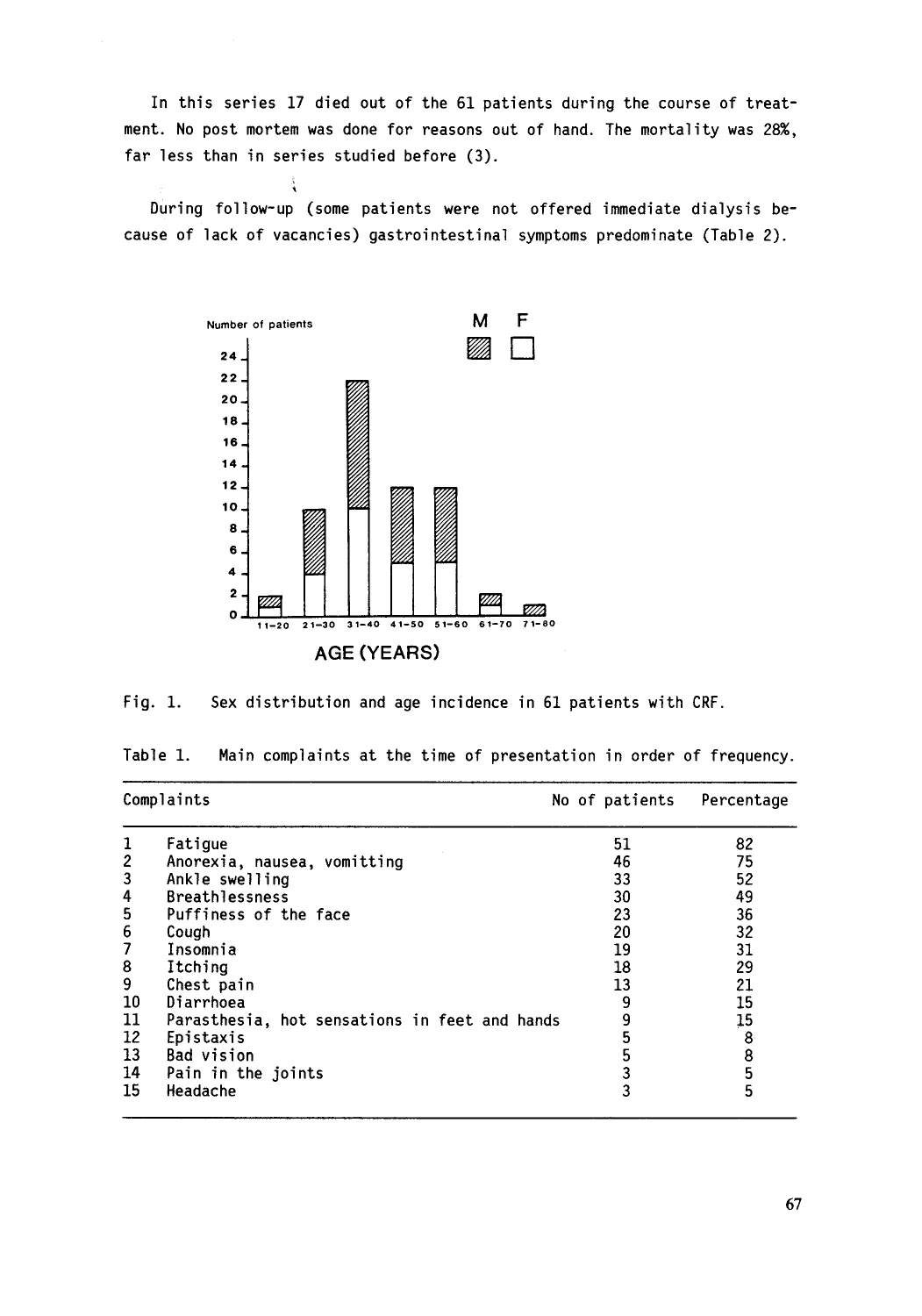Epistaxis was the presenting feature in 14 patients, and some of these patients were referred from ear, nose and throat (ENT) departments: one patient discovered later to be suffering from Alport's syndrome, after studying his renal biopsy and audiometry, was under the care of an ENT specialist for deafness. Pericarditis occurred in 11 patients, and all were dialyzed.

|    | Clinical features involving      | No of patients                             | Percentage    |  |  |
|----|----------------------------------|--------------------------------------------|---------------|--|--|
| T  | Gastrointestinal tract           |                                            |               |  |  |
|    | Anorexia, nausea, vomitting<br>I | 55                                         | 90            |  |  |
|    | $\overline{c}$<br>Diarrhoea      | 10 <sup>°</sup>                            | 16            |  |  |
|    | 3<br>Hiccough                    | 5                                          | 8             |  |  |
|    | 4<br>Haematamesis                | 1 terminal                                 | $\mathbf{1}$  |  |  |
| Н  | Neuromuscular system             |                                            |               |  |  |
|    | Fatigue                          | 55                                         | 90            |  |  |
|    | $\frac{1}{2}$<br>Insomnia        | 25                                         | 41            |  |  |
|    | Convulsions                      |                                            | $\frac{3}{3}$ |  |  |
|    | 4<br>Myoclonus                   | $\begin{array}{c} 2 \\ 2 \\ 6 \end{array}$ |               |  |  |
|    | 5<br>Tremors - Flapping          |                                            | 10            |  |  |
|    | 6<br>Peripheral neuropathy       | 11                                         | 19            |  |  |
| Ш  | Cardiorespiratory system         |                                            |               |  |  |
|    | Hypertension malignant<br>1      | 7                                          | 19            |  |  |
|    | non-malignant                    | 29                                         | 81            |  |  |
|    | $\boldsymbol{2}$<br>Pericarditis | 11                                         | 19            |  |  |
|    | 3<br>Epistaxis                   | 14                                         | 22            |  |  |
| ΙV | Involving skin                   |                                            |               |  |  |
|    | 1<br>Purpura                     | $\overline{c}$                             | 3             |  |  |
|    | $\frac{2}{3}$<br>Uraemic frost   | 25                                         | 41            |  |  |
|    | Itching                          | 22                                         | 36            |  |  |
|    | 4<br>Pigmentation                | 9                                          | 15            |  |  |
| v  | Miscellaneous clinical features  |                                            |               |  |  |
|    | Anaemia; normochronic normocytic | 42                                         | 69            |  |  |

Table 2. Observed clinical features during the course of illness

Peripheral neuropathy occurred in 11 patients and was so troublesome that all our patients applied HENA (a local dye from plants with a soothening effect) to their hands and feet. It gives a red-black colour and is very characteristic observation in the patients.

One patient had severe neuropathy with paralysis of the lower limbs, ameliorated by peritoneal dialysis.

Itching was observed in 22 patients and it did not disappear after dialysis. However, 3 patients were symptom free after transplantation. Nine of our patients became more dark, this is not a well recognized feature in

**68**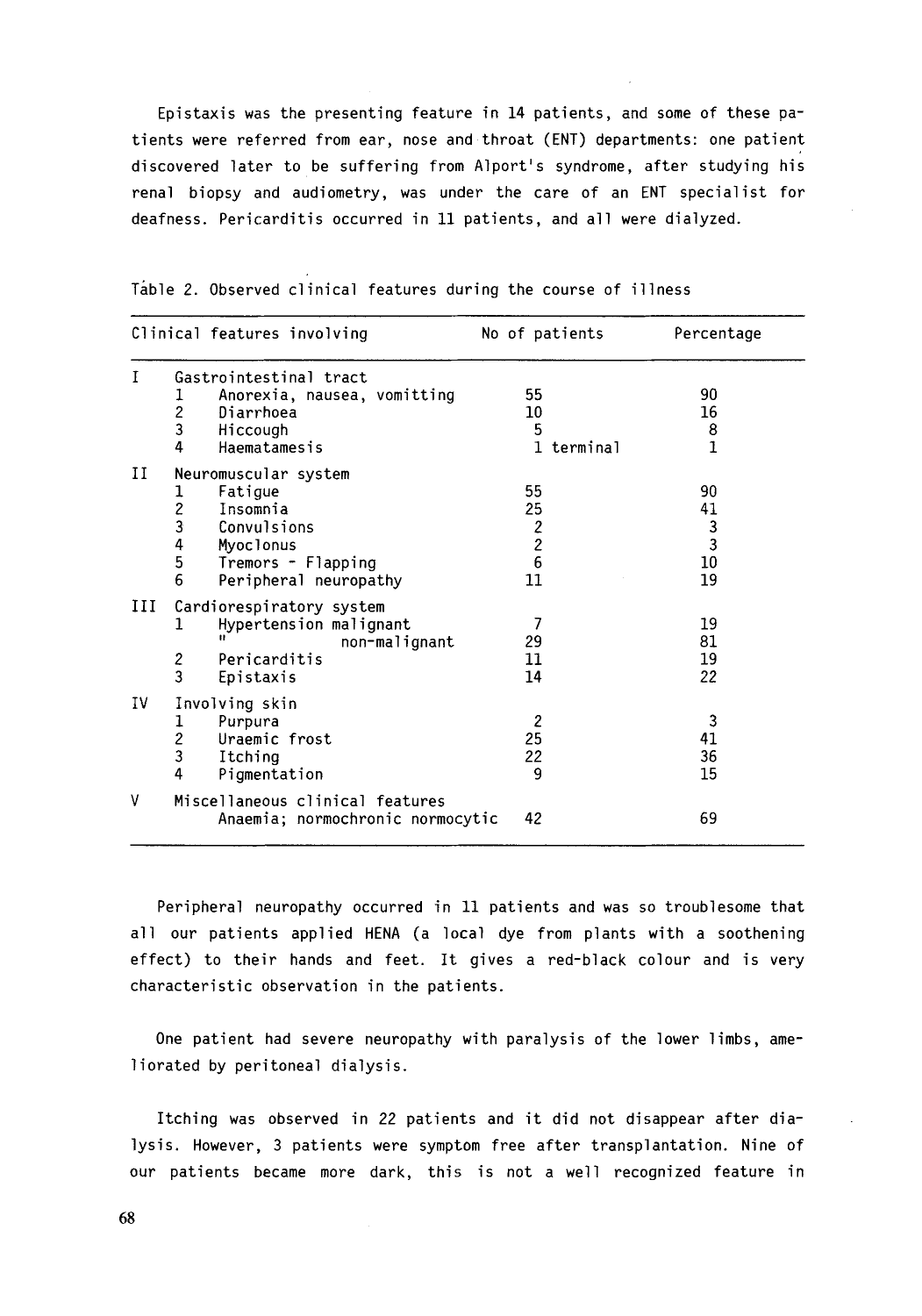blacks; our patients are of Afro-Arab origin and some have very fair colour.

Normochromic normolytic anaemia occurred in 42 patients (Table 2). Other causes had been excluded.

Figure 2 depicits the blood pressure level at admission, most of the hypertensive patients responded to drugs and dialysis.

 $\vdots$ 



Fig. 2. Blood pressure in 61 patients at presentation.

Figures **3** and 4 show the blood urea and creatinine at the time of seeing the patients. Four patients showed very high levels and one male 28-years-old with a blood urea of 600 mg% and creatinine of 40 mg% died during dialysis due to hypertensive encephal opathy.

Fifty-nine percent of the patients had hypertension and of these 19% had malignant hypertension. The incidence of hypertension in our patients is lower than others **(3).** Three of our patients had adult polycytic disease as the primary cause of CRF and two patients had salt loosing nephropathy;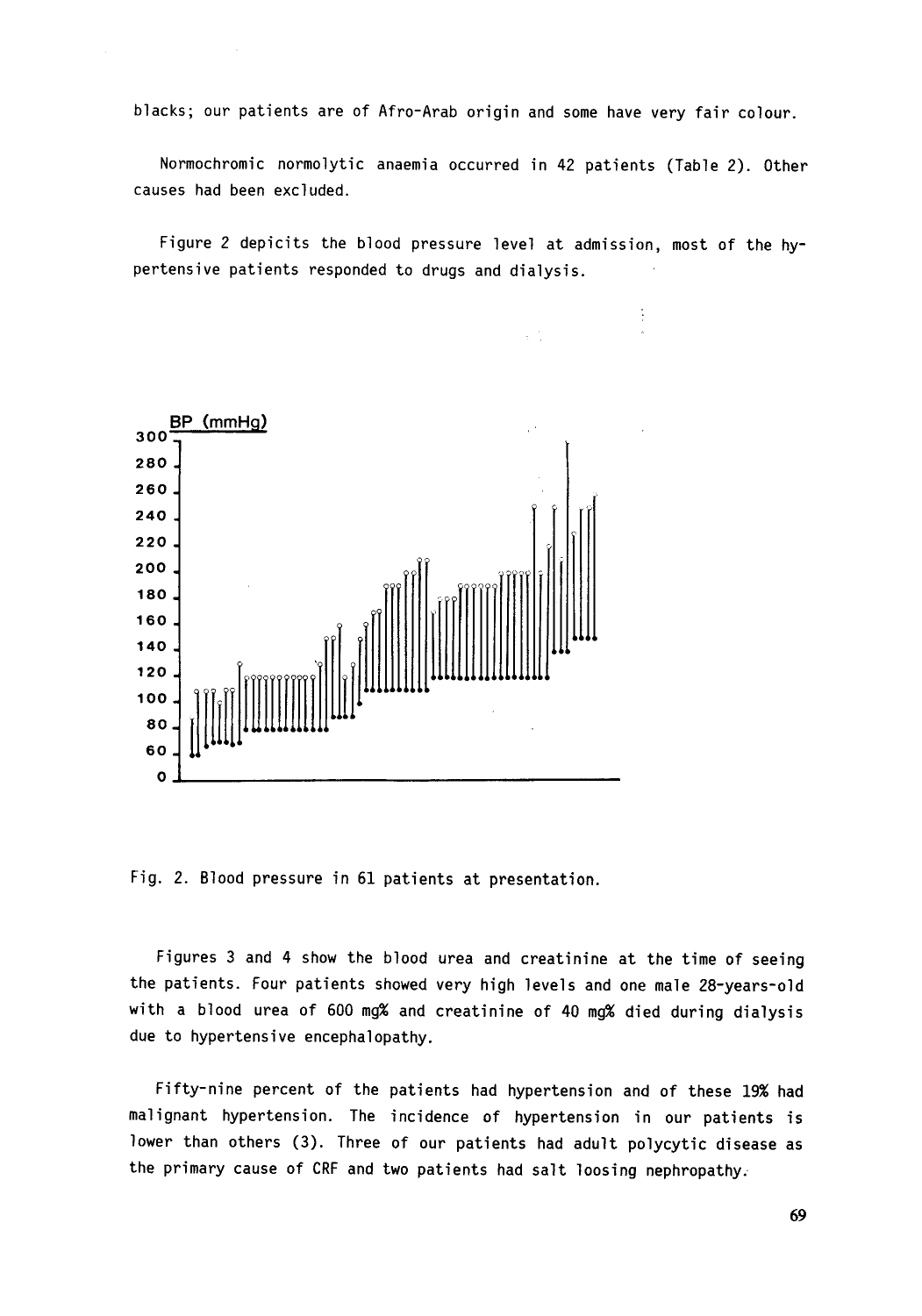

Fig. 4. Serum creatinine level in 61 patients at presentation.

Table 3 compares the causes of **CRF** in Sudan and Sweden. Chronic glomerulonephritis is the commonest cause of **CRF** both in Sudan and Sweden, however, obstructive nephropathy is the second common cause in Sudan which is not the case in Sweden. Diabetes mellitus is the second common cause of **CRF** in Sweden.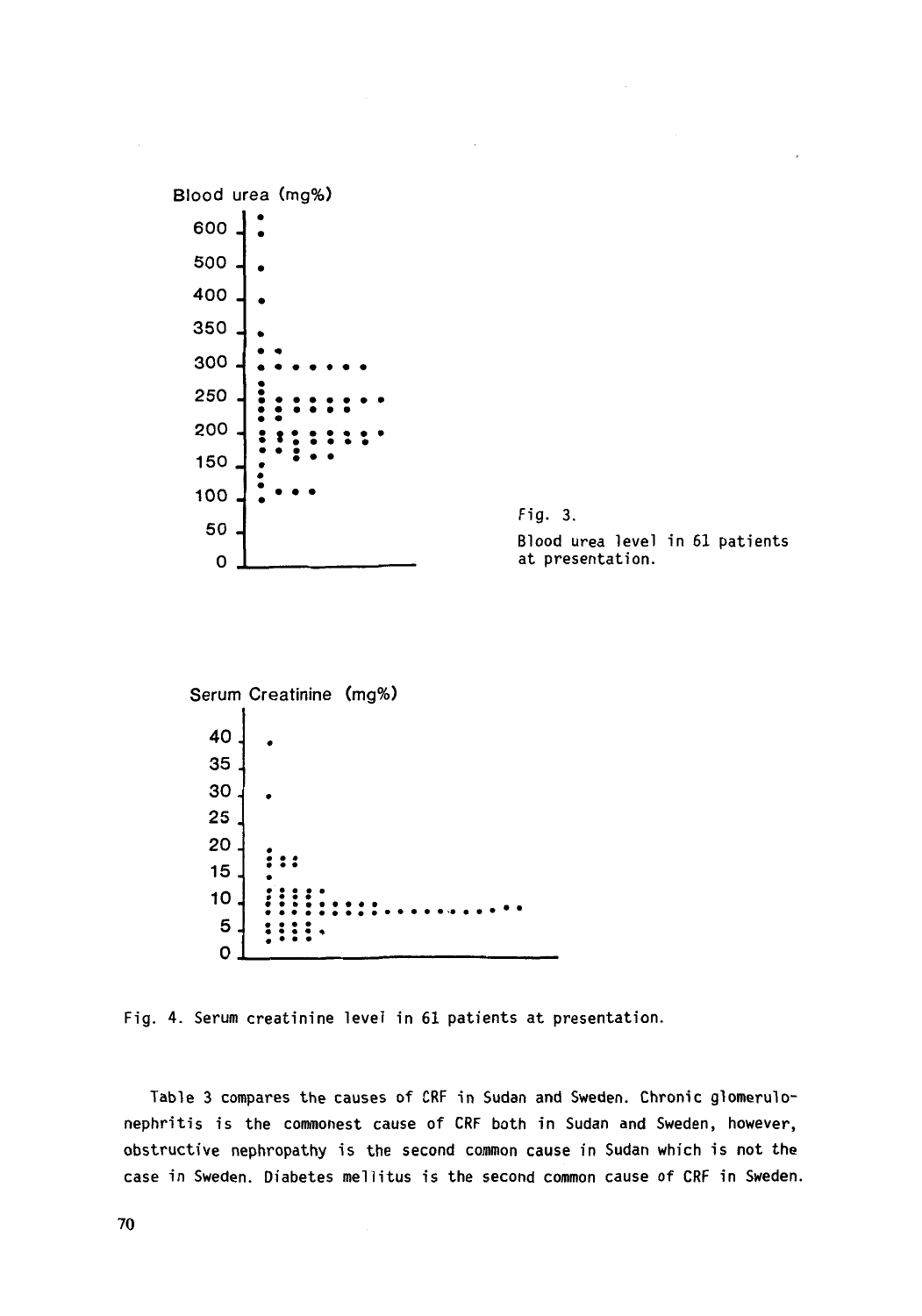| Cause                            | (%) | Sudan (n = 61) Sweden* (n = 524)<br>(%) |
|----------------------------------|-----|-----------------------------------------|
| Chronic glomerulonephritis       | 33  | 27                                      |
| Obstructive nephropathy          | 18  |                                         |
| Hypertensive nephrosclerosis     | 13  | 11                                      |
| Diabetes mellitus                | 12  | 22                                      |
| Chronic pyelonephritis           |     | 13                                      |
| Polycystic disease of the kidney |     |                                         |
| Systemic diseases                |     |                                         |
| Other causes and unknown         | 16  |                                         |

### Table 3. Causes of chronic renal failure (CRF) in Sudan and Sweden in percentage (%)

\*According to statistics from the Swedish Nephrological Society, 1984.

#### DISCUSSION

Fatigue was the presenting symptom in 82% of our patients with end stage renal failure. This was volunteered by the patients and many of them had been under medical care and were supplied with vitamines until the blood urea was done and they were referred to us.

Although many people complain of fatigue in the hot weather of Sudan due to excessive sweating etc, clinicians should be alert and look for other features of CRF, especially now where tests like blood urea are available in big cities.

Fatigue in CRF is attributed to anaemia, dehydration, protein-calorie malnutrition and accumulation of uraemic toxins (2).

Gastrointestinal symptoms occurred in 75% as the presenting feature, however, they predominate during follow-up. These gastrointestinal features have deleterious effect on renal function and should be looked for and treated promptly because in a place like ours it is always cheaper to reverse treatable causes and keep patients with ESRD stable on conservative treatment (7).

Nine patients had peripheral neuropathy, six with objective signs mainly in the lower limbs, one patient was crippled, however, he improved after peritoneal dialysis and is now walking with a stick. The peripheral neuropathy seems to be related to the GFR and duration of CRF (9, 10).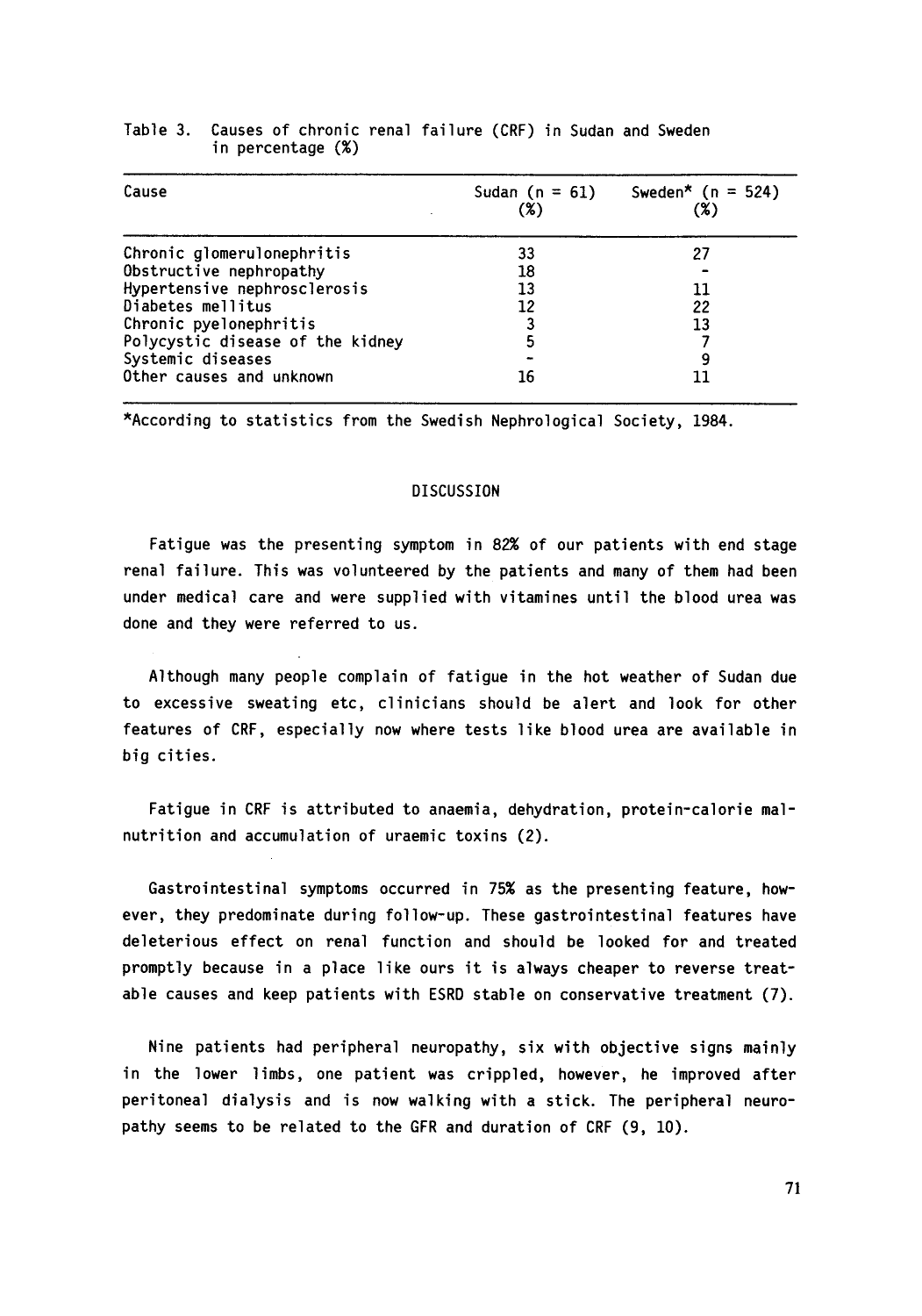All the 61 patients were anaemic, however, 69% had the typical normochromic normocytic anaemia of CRF (6).

Gastrointestinal bleeding was seen in only one patient who was very ill and died before instituting therapy.

The incidence of hypertension in our patients is lower than other observers' (3). In a study done by Makene in Oar-es-Salaam where all his 42 patients were pure Africans *91%* had hypertension and 24% of those patients got malignant hypertension. In our series as mentioned earlier the patients are of Afro-Arab origin and three had polycystic kidneys and two had salt loosing nephropathy.

The last two decades had seen improvement in dialysis and transplant (2, 5). However, in a place like Sudan, where priority goes to malnutrition and endemic diseases like malaria, tuberculosis and schistomatosis, our duty as nephrologists is to prevent and find remediable causes before our patients succumb to ESRO.

The comparison of the causes of CRF in Sudan and Sweden shows that chronic glomerulonephritis is the commonest cause of CRF in both countries. Obstructive nephropathy (stone disease) is a common cause of CRF in Sudan. This is attributed to: 1. lack of facilities, e.g. X-rays and ultrasound, 2. late presentation of patients.

Three of our patients presented with CRF without been seen before and had no X-rays examination in their life. Availability of such facilities and early referral of patients will detect patients before they develop CRF. This prevents CRF, postpones dialysis and its costs (7) and makes life easier for the patient and the people in charge of health care.

Diabetes mellitus is not a common cause of CRF in Sudan as in Sweden. Probably our diabetic patients in Sudan succumb to other complications and do not live long enough to develop CRF.

#### **ACKNOWLEDGMENT**

I would like to thank Or Bjorn Wikstrom **for** revising the manuscript and providing data from Sweden. My gratitude also to Mrs Iva Kulhanek who typed the manuscript.

**72**